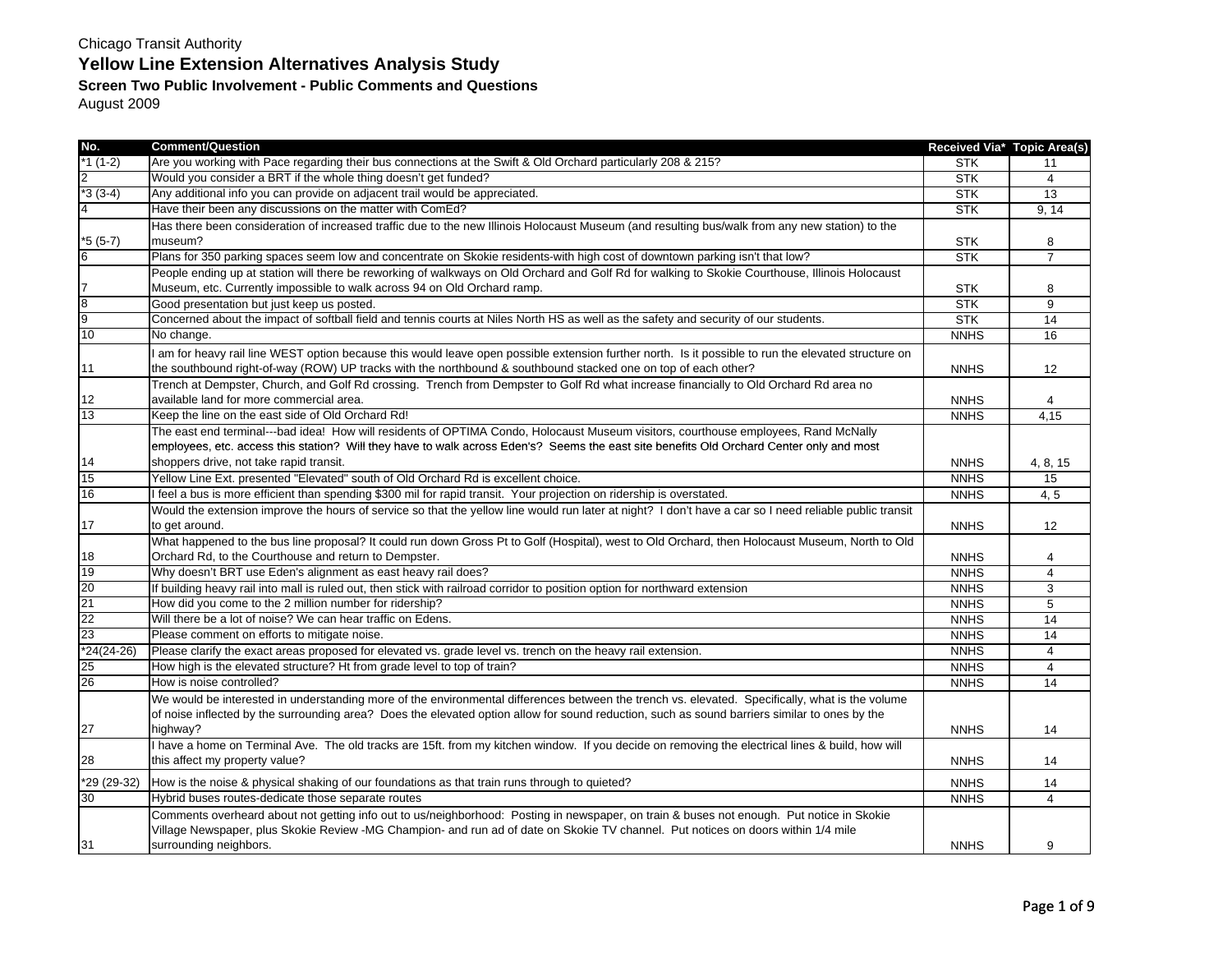| 32          | If a single route only-will this be continued north?                                                                                                      | <b>NNHS</b>  | 3, 12           |
|-------------|-----------------------------------------------------------------------------------------------------------------------------------------------------------|--------------|-----------------|
| *33 (33-36) | Has Dist 219/Niles North agreed to this? 100%-50%- How can you plan for this if they aren't on board?                                                     | <b>NNHS</b>  | 9               |
| 34          | Express bus routes- low ridership now, but if hybrid implemented, ridership will increase (less gas consumption)                                          | <b>NNHS</b>  | $\overline{4}$  |
| 35          | In today's economy- how can this truly be funded?                                                                                                         | <b>NNHS</b>  | 10              |
|             | It seems local representatives/ Mayor have made up their minds. Do our opinions still matter as local residents. We feel like our voices here &           |              |                 |
| 36          | online are not heard.                                                                                                                                     | <b>NNHS</b>  | 9               |
| 37          | What are we gaining? What about the homes and schools around the elevated? What is going to happen to the Niles North parking lot?                        | <b>NNHS</b>  | 2, 7, 14        |
|             | You mentioned a biking/hiking trail along the line, are you aware of the Skokie Valley Trail proposal? What impact will the Yellow Line Extension         |              |                 |
| 38          | have on the SVT with UP right of way?                                                                                                                     | <b>NNHS</b>  | 13              |
| 39          | How is the east option elevated going to help the courthouse and the hospital? What is being gained for the money being spent?                            | <b>NNHS</b>  | 2, 8            |
|             | If the station is at Niles North, how will this help residents get to the courthouse and Skokie hospital (formerly Rush North Shore), which was on of     |              |                 |
| 40          | the reasons the mayor wanted the yellow line extended.                                                                                                    | <b>NNHS</b>  | 8               |
|             | The extension would potentially be a bonanza for the people of east Glenview and west Wilmette in the area from Harms to Skokie Blvd (east-west)          |              |                 |
| 41          | and Glenview Rd. to Lake (north-south). However there is no Pace service to connect with the extension!                                                   | <b>NNHS</b>  | 11              |
|             | Right now it takes about 10-12 from Dempster on bus #97 to go to Old Orchard. I understand, with new system going to gain about 6 min. But is it          |              |                 |
| 42          | worth the money?                                                                                                                                          | <b>NNHS</b>  | 5, 16           |
| 43          | Would the east HRT terminal construction/row allow for the possible extension of the line north along the UPRR/CNS&M right of way?                        | <b>NNHS</b>  | 3               |
| 44          | Why just 1 rail line north and south? Why not stack northbound & southbound rail lines on top of each other?                                              | <b>NNHS</b>  | $\overline{12}$ |
|             | I'm for the west option. Its closer to the courthouse, Optima Towers, and the Holocaust Museum. How about a stop @ Golf Rd. This little stretch           |              |                 |
| 45          | of Golf Rd has no public transit or bus service.                                                                                                          | <b>NNHS</b>  | 6, 8, 15        |
|             | With heavy rail transit, stations can be placed at half mile intervals, why are you proposing just one station? Especially with busy cross streets at     |              |                 |
| 46          | Golf Rd. or other major crossings? (Church)                                                                                                               | <b>NNHS</b>  | 6               |
| 47          | In Evanston will the train make stops at either Dodge Asbury or Ridge                                                                                     | <b>NNHS</b>  | 6               |
|             | How much extra would it cost to build 2 stations on the proposed east option extension, that is one at Golf Rd (for visitors to the Holocaust             |              |                 |
| 48          | Museum) and the other at Old Orchard Rd, to serve the shopping mall, courthouse, and high school?                                                         | <b>NNHS</b>  | 6               |
| 49          | Why did it take so long to get the line extended? What is the estimate completion year?                                                                   | <b>NNHS</b>  | $\mathbf{1}$    |
| 50          | Would like more information on when construction will start on new swift stop on Oakton & Skokie Blvd.                                                    | <b>NNHS</b>  | 6               |
|             | The entire CTA rail system is like spokes with a rim, branching out- we need more suburb to suburb connection. As far as this concept goes, rail          |              |                 |
|             | makes more sense than bus IF there is Howard to Terminus demand. If demand is mainly on the Dempster-Old Orchard Leg, then a transfer is                  |              |                 |
| 51          | not as much of a hassle.                                                                                                                                  | <b>NNHS</b>  | $\overline{2}$  |
| *52 (52-61) | The Skokie Valley bike trail is going to be running along side and then under the elevation of a train route, how peaceful and safe is that going to      |              |                 |
| comment     | be? What will prevent cyclists from danger? Since this area is one of the only ways to connect the bicycle paths north and southseems like the            |              |                 |
| received    | train is just steamrolling in. And it was mentioned that this trail will not be funded by the CTA, so how is that being paid for? And again, I ask you to |              |                 |
| twice       | consider the safety of putting a bike trail between electric lines?                                                                                       | <b>EMAIL</b> | 13, 14          |
|             |                                                                                                                                                           |              |                 |
|             | The preferred option shown at the meeting recommended the elevated train to run along and into the Niles North parking lot. I have confirmation           |              |                 |
|             | that Niles North administration is not on board with this proposal. If they do not agree to this, since the Skokie Mayor wants it to happen, how does     |              |                 |
|             | the CTA plan on running it through without Dist 219 agreement.                                                                                            |              |                 |
|             | \$2m per Comm Ed tower to remove/relocate? Is that for both trench or elevated? Wouldn't have to do that if you used Hybrid buses.                        |              |                 |
| 53          | What about moving the NN sports fields, generator, garage buildings? Sounds like you are steamrolling this train into our neighborhoods.                  | <b>EMAIL</b> | 4, 9, 14        |
|             |                                                                                                                                                           |              |                 |
|             | Noisewhat type of sound barriers are going to be built along the is route to protect the neighborhoods? Those of us who have lived near the               |              |                 |
|             | Edens Expressway, have asked both the village, the county and the state for noise barriers to be builtto no avail. Now you want to bury us in             |              |                 |
| 54          | between the Edens and a train? Funny, how the area by the Botanic Gardens and Lake Forest have those noise barrier walls.                                 | <b>EMAIL</b> | 14              |
|             | What about the foundations, let alone the inside, of our homes that are in immediate proximity to the train? How will the CTA protect and/or              |              |                 |
| 55          | reimburse us for damage to our homes?                                                                                                                     | <b>EMAIL</b> | 14              |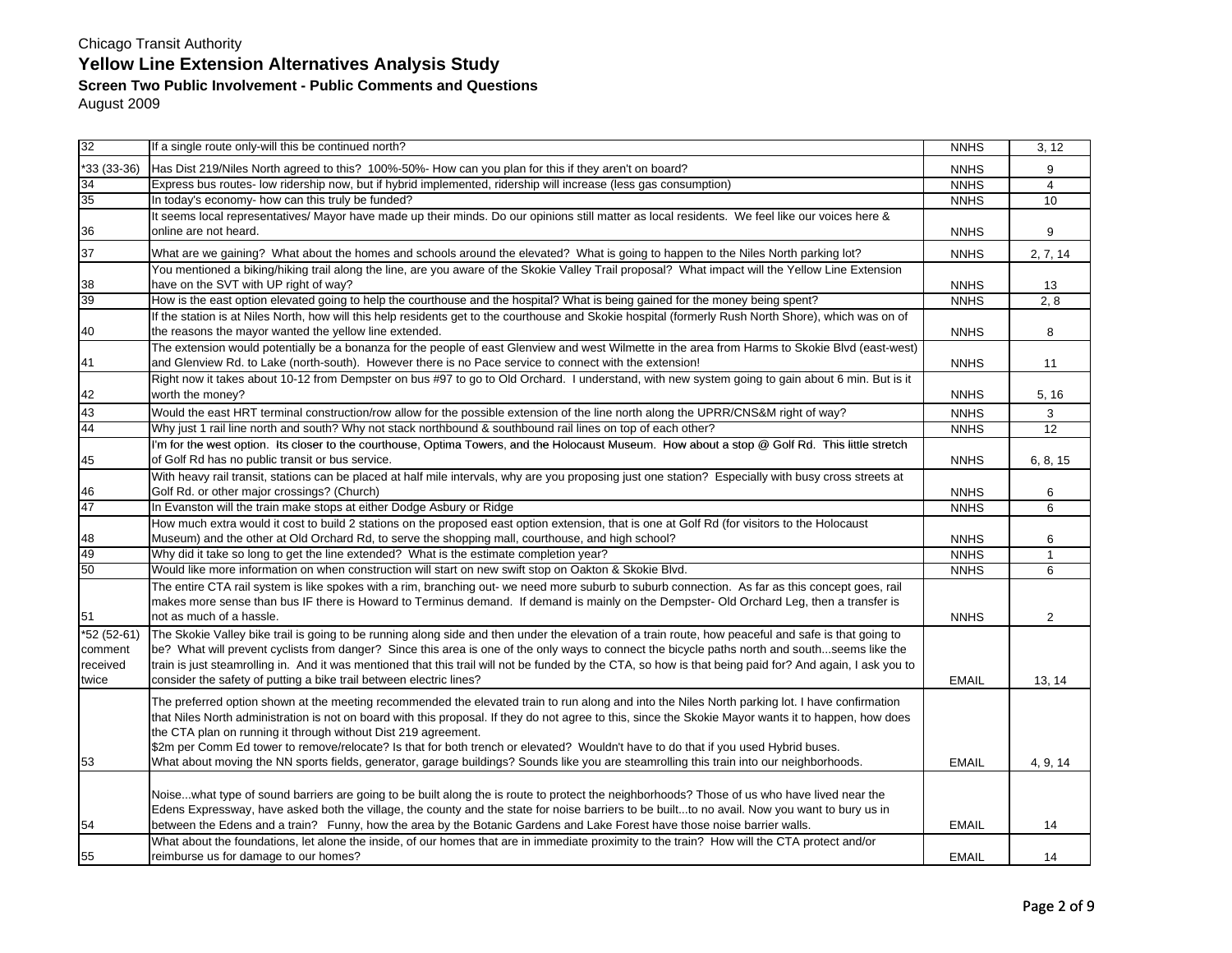| 56              | I have spoken to local realtorsthey do not see this as an added value to our property as you reported last night.                                                                                                                                                                                                                                                                                                                                                                                                                                                                                                                                                                                                                                                                                                                                                                                                                                                                                                                                                                                                                                                                                                                           | <b>EMAIL</b> | $\overline{14}$ |
|-----------------|---------------------------------------------------------------------------------------------------------------------------------------------------------------------------------------------------------------------------------------------------------------------------------------------------------------------------------------------------------------------------------------------------------------------------------------------------------------------------------------------------------------------------------------------------------------------------------------------------------------------------------------------------------------------------------------------------------------------------------------------------------------------------------------------------------------------------------------------------------------------------------------------------------------------------------------------------------------------------------------------------------------------------------------------------------------------------------------------------------------------------------------------------------------------------------------------------------------------------------------------|--------------|-----------------|
| 57              | Wasn't this plan supposed to originally assist the business in the areas of the Rush North Shore Hospital, (now Skokie Hospital), the Court house,<br>Searle 2, National Louis University, the Holocaust Museum as well as Old Orchard Mall? Last night, it was said that only OO would benefit from<br>the train and that buses would be used to transport others to their respective businesses. SO, why not use the express/dedicated HYBRID bus<br>routes from Skokie Swift down the established and/or new street routes? The statistics showing lower ridership on the buses now, would then<br>increase as people change from the train to the busand take the direct bus route. In regards to using Skokie Blvd, the extra time (~15 min<br>additional), offers a far less outlay of cost. I also suggest having dedicated buses at peak hours (for the different shifts at the hospital, courthouse,<br>etc). If CTA knows that most employees need to be at the hospital at 7am, 3pm and 7pm (this is just an example of shift times), then have<br>dedicated express buses ready to meet them at the Swift as well as on the return trips. During the rest of the day, have buses run on a schedule<br>like all the other buses. | <b>EMAIL</b> | 4, 8, 15        |
| 58              | Fundingit was stated that the O-M funds would come from 1/2 of fair box income, 1/2 from taxes collected by RTAdo we as taxpayers get taxed<br>for the RTA? Capitol costs --what if the federal loans (80% highest option--which you said that the hope would be to ask for less, to be more<br>competitive with other cities making loan requests) don't cover cost, and Springfield can't fund itwho then gets the bill? I have a hard time<br>believing that the residents won't be asked to pay for this will we be asked at any time to fund this?                                                                                                                                                                                                                                                                                                                                                                                                                                                                                                                                                                                                                                                                                     | <b>EMAIL</b> | 10              |
| $\frac{59}{60}$ | How will the CTA monitor the 350 spaces in the elevated parking lot? Has the CTA observed the parking lots at peak drop off times? What will<br>prevent a NN student from parking there, or more importantly, a commuter from parking in the NN student lot? This is a schooland the<br>courthouse is over the bridgeconvicted felons including pedophiles are not supposed to be within certain distance of schools.                                                                                                                                                                                                                                                                                                                                                                                                                                                                                                                                                                                                                                                                                                                                                                                                                       | <b>EMAIL</b> | 7, 14           |
|                 | If the Olympics 2016 are approveddoes this all get fast tracked? What happens to those 2 year + studies per section?                                                                                                                                                                                                                                                                                                                                                                                                                                                                                                                                                                                                                                                                                                                                                                                                                                                                                                                                                                                                                                                                                                                        | <b>EMAIL</b> | $\mathbf{1}$    |
| 61              | Single track train? So will this train ever be extended further north? What happens then? Widen it out further to add that additional rail track?                                                                                                                                                                                                                                                                                                                                                                                                                                                                                                                                                                                                                                                                                                                                                                                                                                                                                                                                                                                                                                                                                           | <b>EMAIL</b> | 3, 12           |
| 62              | With all the financial problems facing the CTA how can this organization even propose such a foolish and potentially dangerous plan. I am sure<br>there is a hidden agenda as there is with everything else, jobs and contract and kickbacks for friends and relatives. This plan will not only disrupt<br>the lives of those of us in the neighborhood but seriously affect the resale value of our homes and safety of our families. Be smart and use hybrid<br>buses for a lot less money.                                                                                                                                                                                                                                                                                                                                                                                                                                                                                                                                                                                                                                                                                                                                               | <b>EMAIL</b> | 10, 14, 15      |
| $*63(63-64)$    | It was finally admitted at CTA's meeting on Thursday, April 30, 2009, that the proposed extension of the yellow line (Skokie Swift) could NOT<br>possibly serve the Skokie Courthouse, Holocaust Museum, Skokie Hospital, Lewis University, and Westfield Old Orchard Shopping Center, as we<br>area residents knew all along. The new proposed, recommended route will ONLY serve Westfield Old Orchard Shopping Center.                                                                                                                                                                                                                                                                                                                                                                                                                                                                                                                                                                                                                                                                                                                                                                                                                   | <b>EMAIL</b> | 2, 8            |
| 64              | As a neighborhood resident and taxpayer, I object to having my tax dollars go to fund this project, which will physically destroy our high school and<br>bring more people into our community only to "shop." Westfield, who will be the only benefiters from this project, can run a shuttle bus from<br>Dempster St. If the shoppers are too lazy to take a bus and in such a hurry to get here, that's their problem.                                                                                                                                                                                                                                                                                                                                                                                                                                                                                                                                                                                                                                                                                                                                                                                                                    | <b>EMAIL</b> | 2, 14, 15       |
| 65              | I couldn't make the meetingseems to me hybrid busses are the most efficient and versatile means of satisfying the objectives of the CTA and<br>local residents                                                                                                                                                                                                                                                                                                                                                                                                                                                                                                                                                                                                                                                                                                                                                                                                                                                                                                                                                                                                                                                                              | <b>EMAIL</b> | 4, 15           |
| *66 (66-70)     | I am totally against the Swift extending to the Niles North High School area for the following reasons:<br>This is another waste of tax payers money and will only benefit the shopping mall. Buses will then have to be boarded if visitors need to travel to<br>the hospital, courthouse and museum. What is the difference boarding buses from Old Orchard or Dempster street station?<br>Walgreen's corporation shuttles their employees back and forth to the train as an employee incentive to use public transportation. The hospital is<br>not within walking distance and could easily shuttle employees as they are shift workers.                                                                                                                                                                                                                                                                                                                                                                                                                                                                                                                                                                                                | <b>EMAIL</b> | 2, 8, 15        |
| 67              | Who will provide security in the parking lots as students, teachers and parents leave the High School in the evening after an event? The high<br>school will loose revenue as they charge students \$300 a year to park in the lot and now they will have to share it with commuters, 300 parking<br>spots may not be enough! Most commuters to Chicago start earlier than the students, who do you think will have priority parking?                                                                                                                                                                                                                                                                                                                                                                                                                                                                                                                                                                                                                                                                                                                                                                                                       | <b>EMAIL</b> | 7, 14           |
|                 |                                                                                                                                                                                                                                                                                                                                                                                                                                                                                                                                                                                                                                                                                                                                                                                                                                                                                                                                                                                                                                                                                                                                                                                                                                             |              |                 |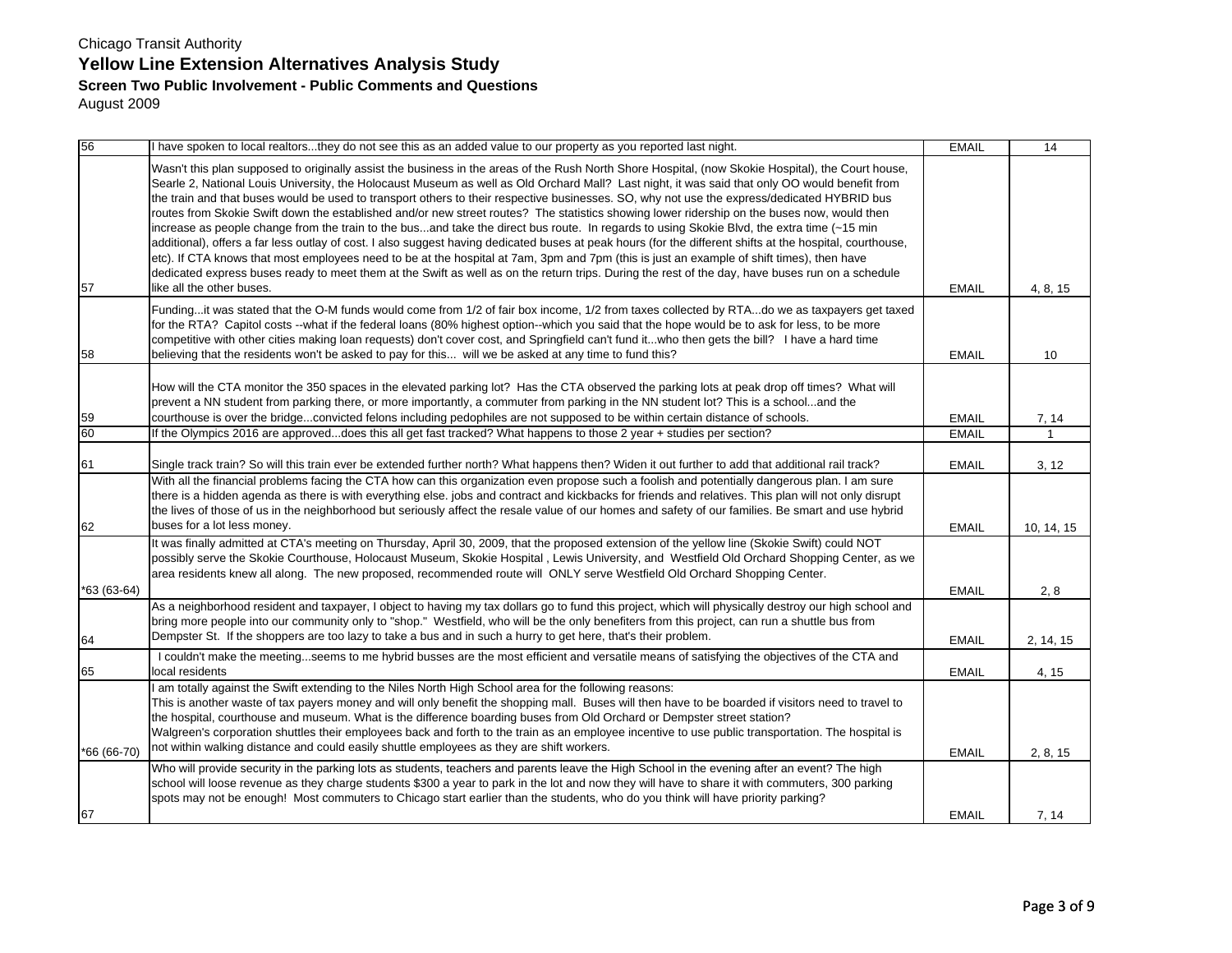|                 | It looks like another park, soccer and baseball field will be used for this project. My friend organizes the fields for the Skokie youth baseball and<br>there is never enough field opportunities for practice and games in the summer months. If you take the space figure out where it will be replaced.                                                                                                                                                                                                                                                                                                                                                                                                                                                                                                                                                                                                                                                                                                                                                                                                                                                                                                                                                                                                                                                                                                                                                                                                                                                                                                                                                                                                                                                                                                                                                                                                                                                                                                                                                                                                                                                                                                                                                                                                                                                                                                                                                                                                                                                                            |              |           |
|-----------------|----------------------------------------------------------------------------------------------------------------------------------------------------------------------------------------------------------------------------------------------------------------------------------------------------------------------------------------------------------------------------------------------------------------------------------------------------------------------------------------------------------------------------------------------------------------------------------------------------------------------------------------------------------------------------------------------------------------------------------------------------------------------------------------------------------------------------------------------------------------------------------------------------------------------------------------------------------------------------------------------------------------------------------------------------------------------------------------------------------------------------------------------------------------------------------------------------------------------------------------------------------------------------------------------------------------------------------------------------------------------------------------------------------------------------------------------------------------------------------------------------------------------------------------------------------------------------------------------------------------------------------------------------------------------------------------------------------------------------------------------------------------------------------------------------------------------------------------------------------------------------------------------------------------------------------------------------------------------------------------------------------------------------------------------------------------------------------------------------------------------------------------------------------------------------------------------------------------------------------------------------------------------------------------------------------------------------------------------------------------------------------------------------------------------------------------------------------------------------------------------------------------------------------------------------------------------------------------|--------------|-----------|
| 68              |                                                                                                                                                                                                                                                                                                                                                                                                                                                                                                                                                                                                                                                                                                                                                                                                                                                                                                                                                                                                                                                                                                                                                                                                                                                                                                                                                                                                                                                                                                                                                                                                                                                                                                                                                                                                                                                                                                                                                                                                                                                                                                                                                                                                                                                                                                                                                                                                                                                                                                                                                                                        | <b>EMAIL</b> | 14        |
|                 | How long will the trains run in the evening on school days? The noise of trains running through the neighborhood day and night is maddening! I<br>think we have enough noise pollution in our neighborhood having to deal with the Edens expressway and now an elevated train!                                                                                                                                                                                                                                                                                                                                                                                                                                                                                                                                                                                                                                                                                                                                                                                                                                                                                                                                                                                                                                                                                                                                                                                                                                                                                                                                                                                                                                                                                                                                                                                                                                                                                                                                                                                                                                                                                                                                                                                                                                                                                                                                                                                                                                                                                                         |              |           |
| 69              |                                                                                                                                                                                                                                                                                                                                                                                                                                                                                                                                                                                                                                                                                                                                                                                                                                                                                                                                                                                                                                                                                                                                                                                                                                                                                                                                                                                                                                                                                                                                                                                                                                                                                                                                                                                                                                                                                                                                                                                                                                                                                                                                                                                                                                                                                                                                                                                                                                                                                                                                                                                        | <b>EMAIL</b> | 13, 14    |
|                 | What a waste of tax payer money. I just spent an evening at the homeless shelter and they are reusing paper clips to save money. How about                                                                                                                                                                                                                                                                                                                                                                                                                                                                                                                                                                                                                                                                                                                                                                                                                                                                                                                                                                                                                                                                                                                                                                                                                                                                                                                                                                                                                                                                                                                                                                                                                                                                                                                                                                                                                                                                                                                                                                                                                                                                                                                                                                                                                                                                                                                                                                                                                                             |              |           |
|                 | repairing the roads in Skokie instead of patching them, we need to maintain what we have instead of creating more misuse of tax payers money.                                                                                                                                                                                                                                                                                                                                                                                                                                                                                                                                                                                                                                                                                                                                                                                                                                                                                                                                                                                                                                                                                                                                                                                                                                                                                                                                                                                                                                                                                                                                                                                                                                                                                                                                                                                                                                                                                                                                                                                                                                                                                                                                                                                                                                                                                                                                                                                                                                          |              |           |
| 70              |                                                                                                                                                                                                                                                                                                                                                                                                                                                                                                                                                                                                                                                                                                                                                                                                                                                                                                                                                                                                                                                                                                                                                                                                                                                                                                                                                                                                                                                                                                                                                                                                                                                                                                                                                                                                                                                                                                                                                                                                                                                                                                                                                                                                                                                                                                                                                                                                                                                                                                                                                                                        | <b>EMAIL</b> | 15        |
| $\overline{71}$ | am strongly opposed to this project. I live on XXXX Old Orchard road and I think it would be very disruptive                                                                                                                                                                                                                                                                                                                                                                                                                                                                                                                                                                                                                                                                                                                                                                                                                                                                                                                                                                                                                                                                                                                                                                                                                                                                                                                                                                                                                                                                                                                                                                                                                                                                                                                                                                                                                                                                                                                                                                                                                                                                                                                                                                                                                                                                                                                                                                                                                                                                           | <b>EMAIL</b> | 15        |
|                 | We are longtime residents of the XXXX block of Laramie Avenue in Skokie, each of us having lived in our homes here for at least 20 years.<br>We would like to state our unequivocal opposition to the extension of the Skokie Swift Yellow Line to Old Orchard Road if it is to be located on the<br>site of the former Union Pacific Railroad track, which is less than 100 yards west of our homes and adjacent to (and immediately east of) the<br>homes on the 9500 block of Terminal Avenue.<br>Needless to say, the operation of an extended Skokie Swift Line along this route, and the construction that would precede it, would cause<br>irreparable harm to the quality of life that we enjoy in our homes. It would also disrupt the quality of life of hundreds if not thousands of other<br>residents of this neighborhood, residents of the Terminal Avenue neighborhood, residents of the condominium townhouses on Laramie Avenue<br>north of Golf Road; and residents of other neighborhoods further south along or near the proposed track extension. It would also significantly and<br>detrimentally alter the learning environment of thousands of Niles North High School Students.<br>We recognize that economic and other development of the northwest corner of Skokie in recent years has created a need for improved/extended<br>public-transportation access to the area. However the proposed track extension along this route is impractical and undesirable not only because it<br>will disrupt our quality of life with 16 hours a day of continual noise and vibrations. It is also impractical and undesirable because:<br>The projected number of riders to be served each day is fewer than the number of those residents and students whose quality of life and<br>learning would be irreparably compromised each day that the Swift would operate along this track route.<br>Other options exist that are less expensive and/or would not compromise our neighborhoods. These include: a) rerouting/repurposing the<br>(2)<br>existing 97 bus route; b) creation of new bus routes to the Old Orchard terminus; and c) a different routing of the track extension, perhaps along<br>Dempster Street to and then north along the Edens Expressway.<br>We regard the threat to our quality of life and property values that is posed by the extension of the Swift on this track route near our homes to be<br>severe – and we will seek to form a coalition of similarly interested parties who will oppose it at every stage of its development. |              |           |
| 72              |                                                                                                                                                                                                                                                                                                                                                                                                                                                                                                                                                                                                                                                                                                                                                                                                                                                                                                                                                                                                                                                                                                                                                                                                                                                                                                                                                                                                                                                                                                                                                                                                                                                                                                                                                                                                                                                                                                                                                                                                                                                                                                                                                                                                                                                                                                                                                                                                                                                                                                                                                                                        | <b>EMAIL</b> | 4, 14, 15 |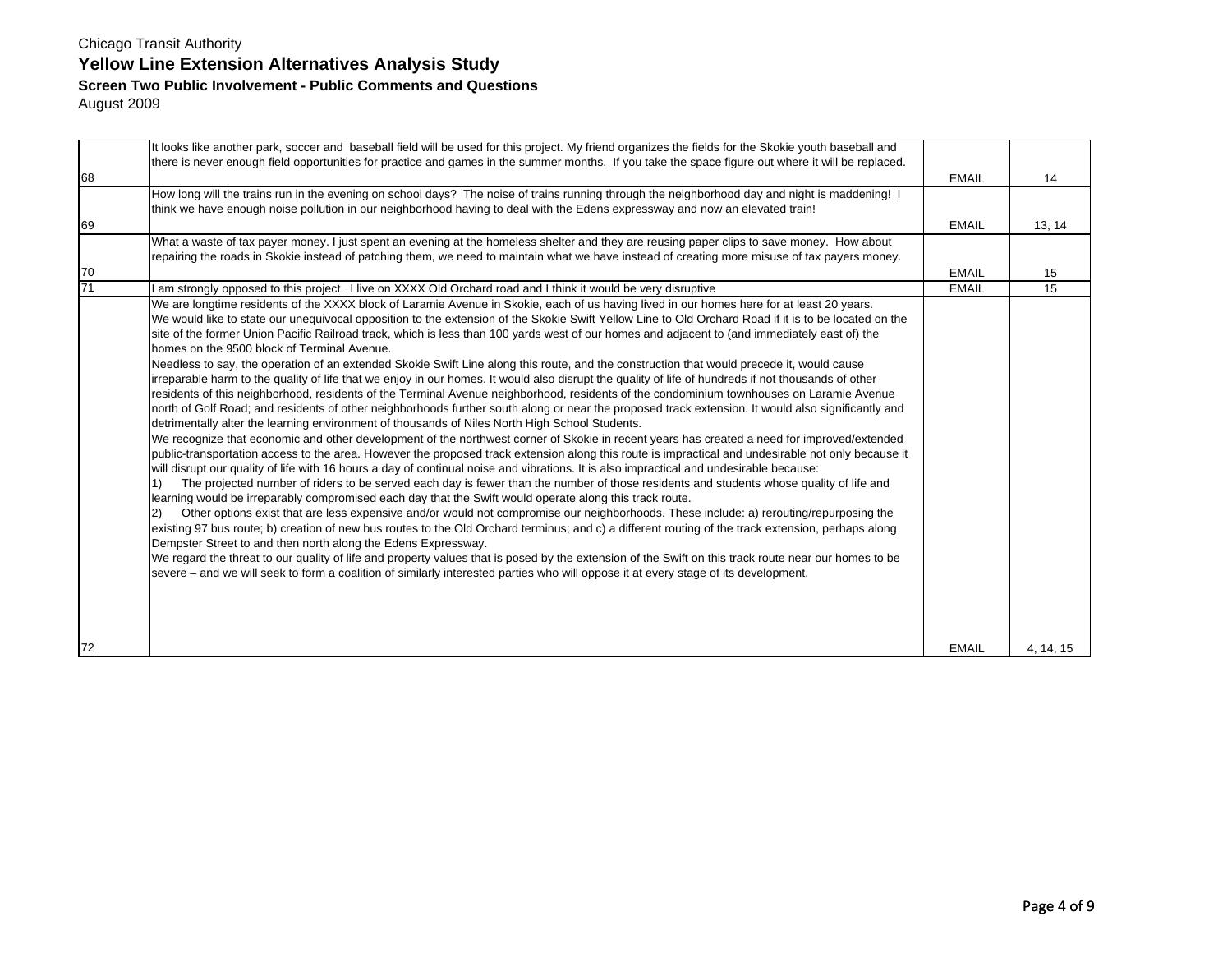# Chicago Transit Authority **Yellow Line Extension Alternatives Analysis Study**

#### **Screen Two Public Involvement - Public Comments and Questions**

August 2009

|    | I heard that the CTA is considering a single track extension north of Dempster Street. This is a bad idea for several reasons.                           |              |           |
|----|----------------------------------------------------------------------------------------------------------------------------------------------------------|--------------|-----------|
|    | 1. On a single track line, trains can only run in one direction at a time, greatly reducing capacity.                                                    |              |           |
|    | 2. There will be an increased risk of collision if there is a signal malfunction allowing two opposing trains to run toward each other.                  |              |           |
|    | 3. Any time track maintenance is needed, the entire line will need to be taken out of service since there will be no other track. Right now, on a two    |              |           |
|    | track line if one track is being repaired, trains can continue to run on the remaining track.                                                            |              |           |
|    | 4. It will make further extensions nearly impossible since the capacity won't allow it.                                                                  |              |           |
|    | 5. If a train breaks down on the single track, other trains cannot go around it.                                                                         |              |           |
|    | To my knowledge there is no section of the CTA rail system now being run as a single track line. This would be a departure from that standard and        |              |           |
|    | could lower the standards of the entire system in the future.                                                                                            |              |           |
|    |                                                                                                                                                          |              |           |
|    | What I would really like to see, along with the yellow line extension and additional stations, is longer trains and a yellow line express running to the |              |           |
|    | loop during rush hours like the purple line express. If you extend the yellow line and run longer express trains downtown, ridership will explode.       |              |           |
|    | Many people from the north suburbs would exit the expressway at Old Orchard Rd if they could ride an express train from there to the loop. The           |              |           |
|    | CTA is missing out on a great opportunity.                                                                                                               |              |           |
| 73 |                                                                                                                                                          | <b>EMAIL</b> | 12        |
|    | I feel that extending the Yellow line to Old Orchard would provide a much needed alternative mode of transit to the shopping center, and its             |              |           |
|    | amenities., It would also serve the large condo development just to the west of Old Orchard. In an age of environmental concerns the extension           |              |           |
|    | would help to keep more automobiles off the roads, cutting gasoline use and lessen air pollution                                                         |              |           |
|    | The Yellow line extension is just the next logical thing to do towards a greener transportation alternative.                                             |              |           |
| 74 |                                                                                                                                                          | <b>EMAIL</b> | 8, 14, 15 |
|    | I am a resident in the Optima Old Orchard Woods condominium complex. I commute to downtown Chicago every day by car. I also enjoy visiting               |              |           |
|    | Chicago during the weekends. There are many days when the travel time on the highway is as much as one hour or more. It seems to me that                 |              |           |
|    | hundreds of thousands of people would benefit from the proposed extension of the rapid transit line to the Old Orchard vicinity. There are               |              |           |
|    | approximately 600 condominium apartments in the Optima complex. I am confident that many of my neighbors enthusiastically support the                    |              |           |
|    | proposed extension as well. It is no exaggeration to say that our quality of life will be materially enhanced if this project goes forward. Thank you    |              |           |
|    | for considering my point of view.                                                                                                                        |              |           |
| 75 |                                                                                                                                                          | <b>EMAIL</b> | 8, 14, 15 |
|    | As a resident of the Village of Skokie, I strongly support and encourage the extension of the CTA Yellow Line to Old Orchard. I do not see any           |              |           |
|    | downside to this proposal. The extension of the Yellow Line to Old Orchard would connect the shopping mall to people as far away as Howard               |              |           |
|    | Street, or even 95th St. from the Red line. This almost certain increase in revenue from these additional customers would be a boom to the               |              |           |
|    | Village.                                                                                                                                                 |              |           |
|    | Secondly, an extension to Old Orchard would reduce congestion on the roadways in and around Old Orchard and reduce the need for all of the               |              |           |
|    | parking lots at Old Orchard. It's almost a 1/2 mile walk from the furthest parking lots at Old Orchard to the stores.                                    |              |           |
|    | Thirdly, an extension of the Yellow Line would bring needed construction and engineering jobs to the Village of Skokie. This, of course, would           |              |           |
|    | increase revenue to local merchants in the area of the construction. Lastly, an extension of the Yellow Line would be good for the environment.          |              |           |
|    | Fewer cars means fewer carbon emissions.                                                                                                                 |              |           |
|    | A river that does not flow into the sea eventually dies. Similarly, the current Yellow Line without a connection to Old Orchard will eventually die.     |              |           |
|    | For both the increased economic impact to the Village of Skokie and the decreased environmental impact to the community, I strongly voice my             |              |           |
| 76 | support for an extension of the Yellow Line to Old Orchard.                                                                                              |              |           |
|    |                                                                                                                                                          | <b>EMAIL</b> | 14, 15    |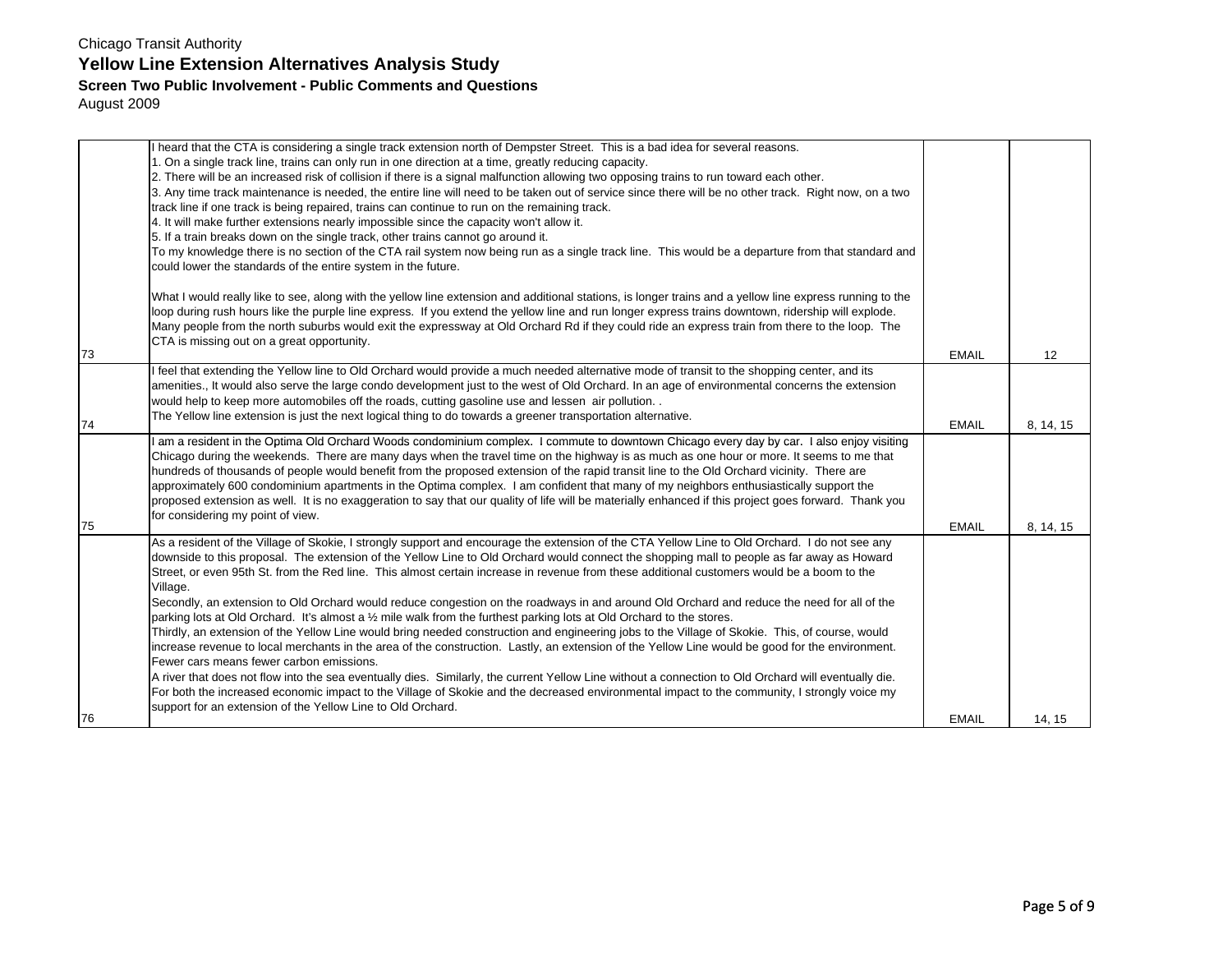|            | I am writing to you today in support of the expansion of the yellow line, the "Skokie Swift". The Swift represents an invaluable asset to the people of<br>the Skokie and Lincolnwood as it provides easy, affordable and convenient access from our community to the City of Chicago all up and down the<br>lakefront. As there has been great residential, fitness, commercial and cultural development in the Old Orchard area, complementing the already<br>existing retail development, bringing people via the Swift to this area not only makes sense, it make for good business as well. In this era of<br>expensive gas and the movement to "go green" being able to bring the labor pool, shoppers, exercisers, students, lawyer, judges, diners, museum-<br>goers and others via public transportation will help keep Skokie, and the Old Orchard area, viable and prospering for years to come. There is an<br>old adage; "if you build it they will come". Well, it's built now we need to provide the transportation. Thank you for your consideration. I've enjoyed<br>using the Skokie Swift for many years. I look forward to being able to make even greater use of it. |              |          |
|------------|-------------------------------------------------------------------------------------------------------------------------------------------------------------------------------------------------------------------------------------------------------------------------------------------------------------------------------------------------------------------------------------------------------------------------------------------------------------------------------------------------------------------------------------------------------------------------------------------------------------------------------------------------------------------------------------------------------------------------------------------------------------------------------------------------------------------------------------------------------------------------------------------------------------------------------------------------------------------------------------------------------------------------------------------------------------------------------------------------------------------------------------------------------------------------------------------|--------------|----------|
| 77         |                                                                                                                                                                                                                                                                                                                                                                                                                                                                                                                                                                                                                                                                                                                                                                                                                                                                                                                                                                                                                                                                                                                                                                                           | <b>EMAIL</b> | 14, 15   |
|            | I am a resident of Northfield, and I currently commute to the Loop using a combination of Pace Bus and the Purple and Red Line El. I reside<br>roughly a five minute walk from the intersection of Willow Road and the abandoned former North Shore Line interurban (now UPRR) right-of-way.<br>It would be incredibly advantageous were the Yellow Line to be eventually further extended from the proposed new terminus at Old Orchard Road.<br>While this is obviously not within the scope of the currently proposed Yellow Line Extension, the placement of the Old Orchard terminus at the<br>intersection of the UPRR ROW and Old Orchard Road would greatly reduce the cost of an eventual further extension north.<br>As such, I would greatly prefer a heavy rail extension of the Yellow Line to the western station location.                                                                                                                                                                                                                                                                                                                                                 |              |          |
| 78         |                                                                                                                                                                                                                                                                                                                                                                                                                                                                                                                                                                                                                                                                                                                                                                                                                                                                                                                                                                                                                                                                                                                                                                                           | <b>EMAIL</b> | 3, 4, 15 |
|            | Please accept this letter in support of the Chicago Transit Authority's proposed elevated Heavy Rail Transit (HRT) extension of the CTA Yellow<br>Line along the proposed route within the Union Pacific Railroad Right-of-way (East Option) from Dempster Street to Old Orchard Road. The CTA<br>Yellow Line extension as proposed would provide a valuable mass transit alternative for Village residents, offering greater access to locations<br>throughout the near north suburbs, the north side of Chicago, and into the Chicago Loop, as well as providing a greater opportunity for reverse<br>mass transit commuters from locations throughout the city to businesses located within our region.                                                                                                                                                                                                                                                                                                                                                                                                                                                                                |              |          |
| 79         |                                                                                                                                                                                                                                                                                                                                                                                                                                                                                                                                                                                                                                                                                                                                                                                                                                                                                                                                                                                                                                                                                                                                                                                           | <b>EMAIL</b> | 8, 15    |
| 80         | A single track line with siding seems an inefficient solution between Dempster and the new Old Orchard terminal. I applaud the elevated right of<br>way, not doing a 2-track line seems to be a short-sighted way to cut construction costs, particularly if any future further north extension is<br>considered.                                                                                                                                                                                                                                                                                                                                                                                                                                                                                                                                                                                                                                                                                                                                                                                                                                                                         | <b>USPS</b>  | 3, 4, 12 |
| 81 (81-85) | am writing to express my support as an elected village trustee and citizen of the Village of Skokie in favor of the proposed extension of the CTA "<br>Yellow Line" to the Westfield Old Orchard Shopping Center. I am wholeheartedly in favor of this extension for several very important reasons.                                                                                                                                                                                                                                                                                                                                                                                                                                                                                                                                                                                                                                                                                                                                                                                                                                                                                      | <b>USPS</b>  | 15       |
| 82         | First, the extension of train service to the shopping center is very important to the continued economic growth of this area. This service would<br>benefit employment and customer/client/student opportunities for the businesses, health, government, and education entities in this hub, including<br>the Illinois Science and Technology Park, Niles North High School, National-Louis University, North Shore Health Systems, the Circuit Court of<br>Cook County's Second District Municipal Courthouse, The Holocaust Museum, Westfield Old Orchard Shopping Center, and numerous businesses<br>that are located near the proposed terminal. This extension would provide an attractive and in expensive alternative means of commuting to<br>Chicago for thousands of workers who live in the adjoining area. I believe there are, at a minimum, several thousand employees, students,<br>customers, and others, who would use the service on daily basis, making it one the busiest terminals in the CTA system.                                                                                                                                                                | <b>USPS</b>  | 5, 8, 14 |
| 83         | Second, the proposed extension would be an environmentally sound improvement that would also greatly reduce traffic congestion in the area<br>around the shopping center. As I am certain your traffic studies show, the area around the shopping center is the most traffic congested area in<br>Skokie. this extension would greatly reduce this congestion as well as carbon emissions as more individuals choose not to drive and use this train<br>service.                                                                                                                                                                                                                                                                                                                                                                                                                                                                                                                                                                                                                                                                                                                          | <b>USPS</b>  | 14       |
|            | Third, the extension will provide an employment boost to the region. This extension project will provide job opportunities in construction,                                                                                                                                                                                                                                                                                                                                                                                                                                                                                                                                                                                                                                                                                                                                                                                                                                                                                                                                                                                                                                               |              |          |
| 84         | engineering and the many businesses that supply services and materials for such work.                                                                                                                                                                                                                                                                                                                                                                                                                                                                                                                                                                                                                                                                                                                                                                                                                                                                                                                                                                                                                                                                                                     | <b>USPS</b>  | 14       |
| 85         | In sum, there would be far-reaching and extremely important benefits to Skokie, the surrounding North Shore communities, and to the entire region<br>from extending the CTA Yellow Line train to Westfield Old Orchard Shopping Center. I fully support this important project. Please contact me if I<br>can be any further assistance.                                                                                                                                                                                                                                                                                                                                                                                                                                                                                                                                                                                                                                                                                                                                                                                                                                                  | <b>USPS</b>  | 14, 15   |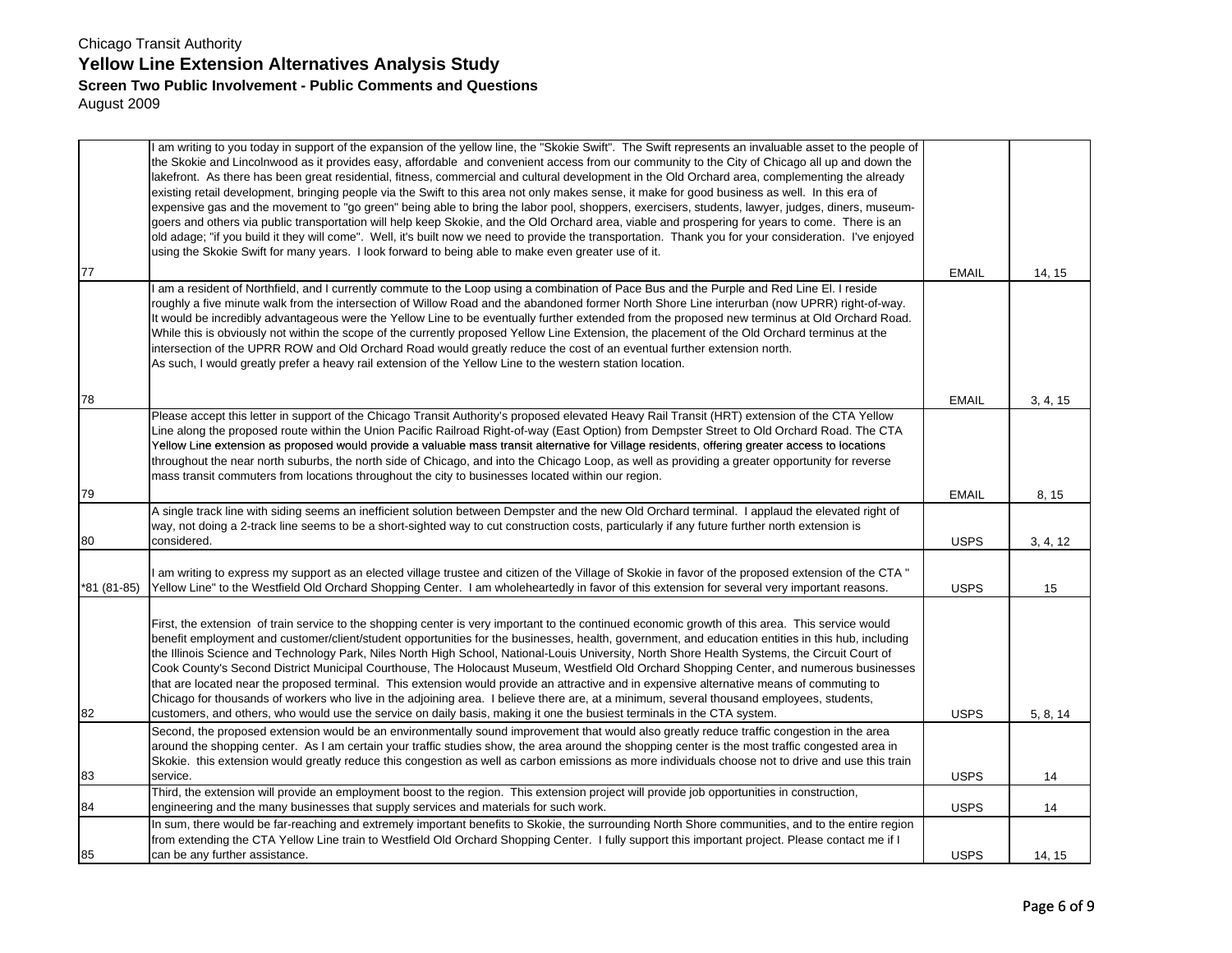| 86         | This letter will serve as Westfield Old Orchard's backing for the proposed CTA Yellow Line Extension to Old Orchard Road. Our company has<br>attended the various briefings on the alternative analysis study, and we strongly support the extension to Old Orchard Road, with the preferred<br>alternative for its termination on the east side of the Edens Expressway.                                                                                                                                                                                                                                                                                                                                                                                                                                                                                                                                                                                                                                                                                                                                                                                                                                                                                                               | <b>USPS</b> | 15           |
|------------|-----------------------------------------------------------------------------------------------------------------------------------------------------------------------------------------------------------------------------------------------------------------------------------------------------------------------------------------------------------------------------------------------------------------------------------------------------------------------------------------------------------------------------------------------------------------------------------------------------------------------------------------------------------------------------------------------------------------------------------------------------------------------------------------------------------------------------------------------------------------------------------------------------------------------------------------------------------------------------------------------------------------------------------------------------------------------------------------------------------------------------------------------------------------------------------------------------------------------------------------------------------------------------------------|-------------|--------------|
| *87(87-88) | Forest City Enterprise, the developer/manager of the Illinois Science & Technology Park in Skokie, is pleased to endorse the extension of the<br>CTA's Skokie Swift/Yellow Line. Making mass transit convenient and accessible to the public is of paramount importance. Given the cost of<br>gasoline, the need to protect our environment and Forest City's desire to create a premier transit-oriented living/working environment along the<br>Skokie Swift line, this proposal could not come at a better time.                                                                                                                                                                                                                                                                                                                                                                                                                                                                                                                                                                                                                                                                                                                                                                     | <b>USPS</b> | 14, 15       |
| 88         | Extending the Skokie Swift from its current stop at Dempster Street to Old Orchard Road will further encourage the public to use mass transit. This<br>extension, coupled with the CTA's and Village of Skokie's joint proposal to construct a new downtown Skokie CTA stop (which will be located<br>adjacent to the Illinois Science & Technology Park), will create a "public transit corridor", which will allow people to work, live and shop without ever<br>having to use an automobile. Further, extending the Swift to Old Orchard Road will fulfill the aims of the CTA, Village and federal government in<br>protecting the environment by conserving the usage of gasoline, reducing congestion and providing direct access to existing transit networks<br>serving Skokie, Evanston, Morton Grove, Wilmette, Golf, Glenview, and Winnetka. In short, the expansion and extension of the Skokie Swift line<br>may represent the single most important element to help to spur economic growth in the northern suburbs. I strongly urge the Chicago Transit<br>Authority to support the extension of the Yellow Line.                                                                                                                                                        | <b>USPS</b> | 2, 6, 14, 15 |
| 89         | I'm pleased to endorse the extension of the CTA's Skokie Swift/Yellow Line. Inasmuch as awareness of the need to protect the environment is at<br>an all time high, this proposal could not come at a better time. The cost of gasoline, also, is a matter of serious concern. Making mass transit<br>convenient and accessible to the public is of paramount importance.<br>Extending the Skokie Swift from its current terminal at Dempster Street to Old Orchard Road will further encourage the public to use mass transit.<br>As you're aware, the CTA and the Village of Skokie are jointly creating a new Swift station in the Village's downtown area. Extending the Swift to<br>Old Orchard Road will fulfill the aims of the CTA, Village and government in protecting the environment by conserving the usage of gasoline,<br>reducing congestion, providing direct access to existing transit networks serving Skokie, Morton Grove, Wilmette, Golf, Glenview and Winnetka. In<br>addition, the extension will provide access to over 16,000 jobs in the northern area of Skokie and would help to spur economic growth.<br>strongly urge the Chicago Transit Authority to support the extension of the Yellow Line.                                                        | <b>USPS</b> | 14, 15       |
| 90         | am writing to you in support of the Yellow Line Extension Project. I met with representatives of the CTA, Darud Akbar and Jeff Busby, on April 24,<br>2009 to discuss the proposed expansion. We talked about the benefits to the community as well as some of the concerns. I have spoken with<br>Timothy Evans, Chief Judge of the Circuit Court of Cook County, about the extension and its impact on the Second Municipal District Courthouse.<br>Both Judge Evans and I are excited about the possibilities and potential of the expansion. This will mean enhanced access and availability to the<br>Courthouse for the public. The proposed station at Old Orchard Road also affords greater flexibility for jurors who currently must be released no<br>later than 6:00pm as the last bus comes to the courthouse shortly thereafter.                                                                                                                                                                                                                                                                                                                                                                                                                                           | <b>USPS</b> | 8, 15        |
| 91         | The Village of Skokie strongly supports the CTA's vision for extending the Yellow Line (Skokie Swift) to Old Orchard Road. Extension of the line<br>will provide employees and students who work, or attend school in the area, with a convenient and more affordable transit opportunity. As you may<br>be aware, the Yellow Line has experienced the largest rate of growth of any of the CTA's train lines (19.4%). This growth in ridership is on the<br>weekends and week days. The Old Orchard area is a large employment center, with National Louis University, Construction Technologies, Inc. the<br>Illinois Holocaust Museum and Education Center, Cook County courthouse, Westfield Old Orchard, Niles North High School, North Shore<br>University Health Systems, the municipalities of the Northwest Municipal Conference, are among the businesses and municipalities serviced by the<br>proposed extension. The extension, of course, will be good for the environment by eliminating CO2 emissions (see attachment). It will also benefit<br>the metropolitan area by reducing traffic congestion. Finally, construction of the Yellow Line extension will provide much needed construction,<br>engineering, and planning employment for the Chicago land community. | <b>USPS</b> | 8, 14, 15    |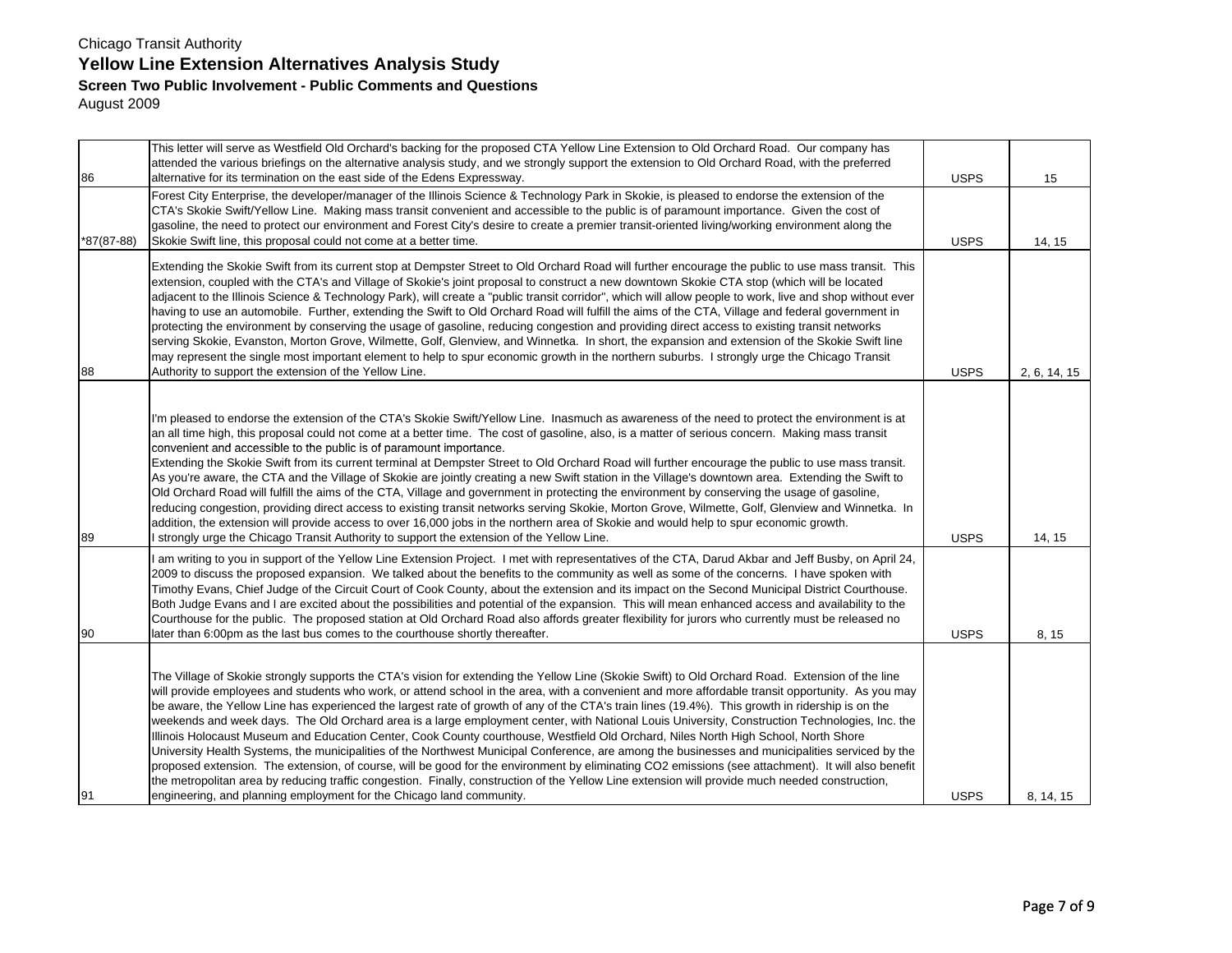| 92 | am writing in strong support of the proposal for the extension of the CTA's Skokie Swift Yellow Line. With awareness to protect the environment<br>and provide greater access to public transportation at an all-time high, this proposal could not come at a better time. With high gas prices, and<br>more citizens utilizing the CTA, providing the public with additional mass transit options is of paramount importance. Extending the Skokie Swift<br>Yellow Line from its current terminal at Dempster Street to Old Orchard Road will further encourage the use of this train line. As you know, the CTA<br>and the Village of Skokie are jointly creating a new Swift Station in the Village's downtown area. Extending this line to Old Orchard Road will not<br>only serve as a major business hub-including Westfield's Old Orchard Shopping mall- it will also reduce the use of gasoline, reduce congestion an<br>provide direct service to existing public transportation networks serving Skokie, Evanston, Morton Grove, Wilmette, Golf, Glenview, and Winnetka.<br>In addition, the extension would provide access to over 16,000 jobs in the area and would be a boost to the local economy. I, therefore, strongly<br>urge the Chicago Transit Authority to continue to work with the Village of Skokie to support this important extension of the Skokie Swift Yellow Line.                                                                                                                                                                                                                                                                                                                                                                                              | <b>USPS</b> | 8, 14, 15 |
|----|------------------------------------------------------------------------------------------------------------------------------------------------------------------------------------------------------------------------------------------------------------------------------------------------------------------------------------------------------------------------------------------------------------------------------------------------------------------------------------------------------------------------------------------------------------------------------------------------------------------------------------------------------------------------------------------------------------------------------------------------------------------------------------------------------------------------------------------------------------------------------------------------------------------------------------------------------------------------------------------------------------------------------------------------------------------------------------------------------------------------------------------------------------------------------------------------------------------------------------------------------------------------------------------------------------------------------------------------------------------------------------------------------------------------------------------------------------------------------------------------------------------------------------------------------------------------------------------------------------------------------------------------------------------------------------------------------------------------------------------------------------------------------------------------|-------------|-----------|
| 93 | I'm pleased to endorse the extension of the CTA's Skokie Swift/Yellow Line. Inasmuch as awareness of the need to protect the environment is at<br>an all time high, this proposal could not come at a better time. The cost of gasoline, also, is a matter of serious concern. Making mass transit<br>convenient and accessible to the public is of paramount importance.<br>Extending the Skokie Swift from its current terminal at Dempster Street to Old Orchard Road will further encourage the public to use mass transit.<br>As you're aware, the CTA and the Village of Skokie are jointly creating a new Swift station in the Village's downtown area. Extending the Swift to<br>Old Orchard Road will fulfill the aims of the CTA, Village and government in protecting the environment by conserving the usage of gasoline,<br>reducing congestion, providing direct access to existing transit networks serving Skokie, Morton Grove, Wilmette, Golf, Glenview and Winnetka. In<br>addition, the extension will provide access to over 16,000 jobs in the northern area of Skokie and would help to spur economic growth. I strongly<br>urge the Chicago Transit Authority to support the extension of the Yellow Line.<br>In addition, the extension would provide more access to education for many. Currently there are over 10,000 Oakton College enrollments in<br>various Skokie locations, including the northern area sites at Westfield Old Orchard, Niles North High School, Rush North Shore and numerous<br>churches, synagogues and corporate sites. Making access to education convenient and easier can only add to the quality of life and economic<br>development of the area. I strongly urge the Chicago Transit Authority support extension of the Yellow Line. | <b>USPS</b> | 8, 14, 15 |
| 94 | I have reviewed the plans for the proposed expansion of the CTA Yellow Line and am incredibly supportive of this necessary expansion of public<br>transit within our community. The expansion will provide easier access to the Cook County courthouse in Skokie as well as other local businesses<br>and attractions.                                                                                                                                                                                                                                                                                                                                                                                                                                                                                                                                                                                                                                                                                                                                                                                                                                                                                                                                                                                                                                                                                                                                                                                                                                                                                                                                                                                                                                                                         | <b>USPS</b> | 8, 15     |
| 95 | The Northwest Municipal Conference would like to voice its continued support of the Chicago Transit Authority's proposed extension of the Yellow<br>Line from its current terminus at Dempster Street north to the Old Orchard area. By providing a direct transit connection to the Old Orchard<br>commercial center and providing transit options for the Village of Skokie and surrounding communities, the project is beneficial for the residents of<br>the north and northwest suburbs and the Chicago region as a whole. In 2009, this project was chosen by NWMC membership a one of only five<br>top transportation priorities for the Conference. The Conference stands ready to assist the Chicago Transit Authority as it prepares to submit the<br>Locally Preferred Alternative to the Federal Transit Administration this fall.                                                                                                                                                                                                                                                                                                                                                                                                                                                                                                                                                                                                                                                                                                                                                                                                                                                                                                                                                 | <b>USPS</b> | 15        |
| 96 | am writing to you today in support of the expansion of the yellow line, the "Skokie Swift". The Swift represents an invaluable asset to the people of<br>the Skokie and Lincolnwood as it provides easy, affordable and convenient access from our community to the City of Chicago all up and down the<br>lakefront. As there has been great residential, fitness, commercial and cultural development in the Old Orchard area, complementing the already<br>existing retail development, bringing people via the Swift to this area not only makes sense, it make for good business as well. In this era of<br>expensive gas and the movement to "go green" being able to bring the labor pool, shoppers, exercisers, students, lawyer, judges, diners, museum-<br>goers and others via public transportation will help keep Skokie, and the Old Orchard area, viable and prospering for years to come. There is an<br>old adage; "if you build it they will come". Well, it's built now we need to provide the transportation. Thank you for your consideration. I've enjoyed<br>using the Skokie Swift for many years. I look forward to being able to make even greater use of it.                                                                                                                                                                                                                                                                                                                                                                                                                                                                                                                                                                                                        | <b>USPS</b> | 8, 14, 15 |